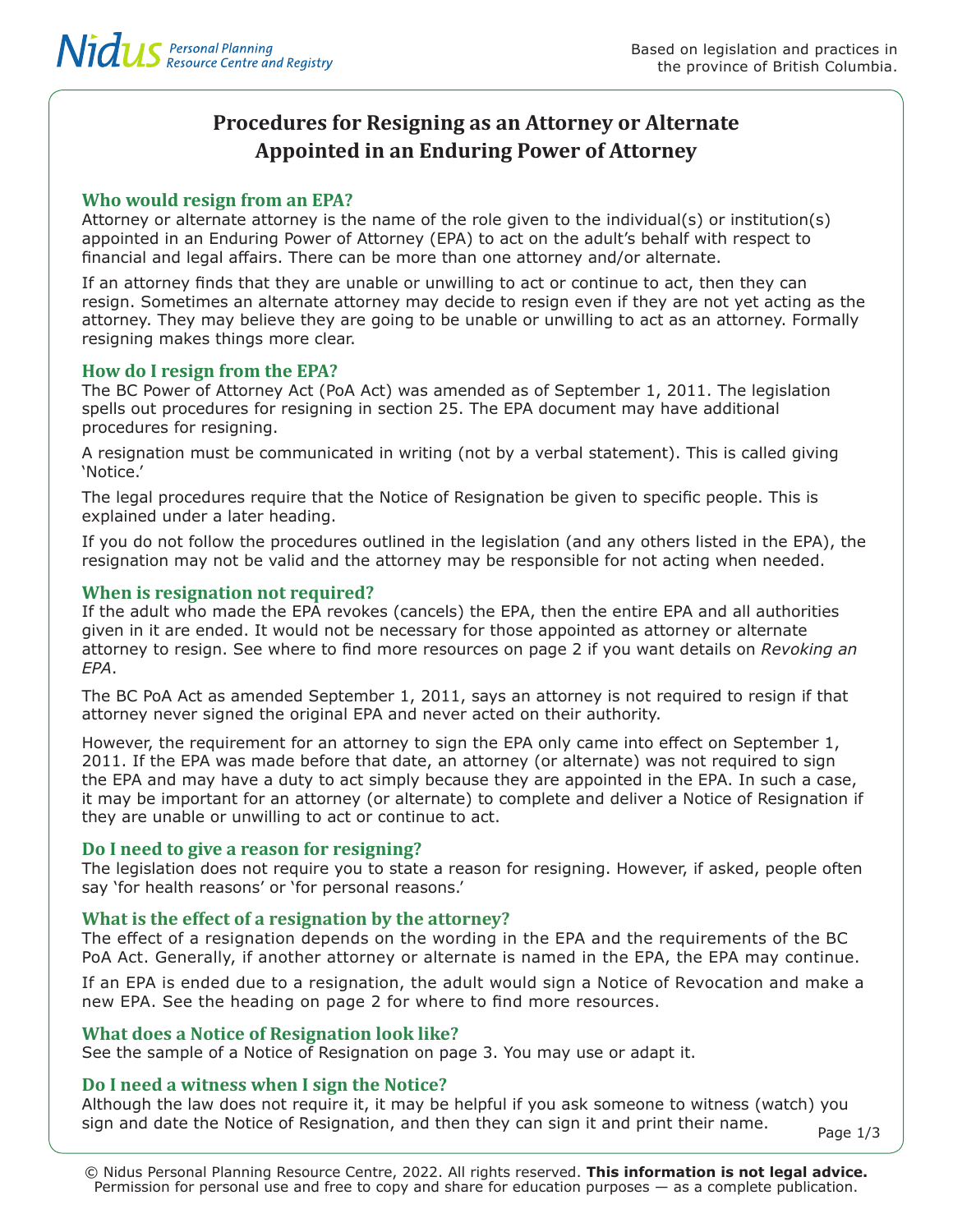# **Nidus**

#### **Who gets a copy of the Notice of Resignation?**

In order for the resignation to be valid, you must give a signed and dated copy of the Notice of Resignation to:

- 1. The adult (who the EPA belongs to), and
- 2. All attorneys (include alternates too) named in the EPA, other than yourself, and
- 3. If the adult is incapable at the time you are resigning, you must also give Notice to the adult's spouse, or **near relative**, or **close friend**.

*A 'near relative' is defined as an adult child, parent, grandparent, adult brother/sister, or any other adult relation by birth or adoption.* 

*A 'close friend' is another adult who has a close, long-term relationship and frequent personal contact with the adult, as long as that person does not receive compensation for providing personal or health care to the adult.*

It is a good idea to keep proof that your Notice of Resignation was given to those required.

#### **How do I deliver the Notice of Resignation?**

The BC PoA Act does not state how to deliver your Notice of Resignation to those you are required to inform. It is probably a good idea to keep proof of how you delivered the notice.

You may wish to deliver the Notice of Resignation by following the procedures outlined in the Representation Agreement Act Regulation, but this is not binding for the EPA:

- y By registered mail to the person's last known address; or
- By leaving it:
	- with the person, or
	- at the person's address, or
	- with an adult who appears to reside with the person;
- If the person operates a business, at the business, with an employee of the person; or
- By transmitting it by fax to the person, using the number they provided for notification purposes.

#### **When does the resignation take effect?**

The resignation takes effect on the date when Notice **is given** to everyone required. Or, you can list a future date in the Notice for when the resignation takes effect.

#### **Who else needs to be informed about the resignation? Some tips.**

Do NOT cross out names on the original EPA document, instead keep a copy of the Notice of Resignation with the original. Changes can be made on future photocopies of the original.

Send a copy of the Notice to any third parties where the EPA document has been distributed – for example, to the bank or Credit Union or other financial service or the Land Title Office.

Keep your own copy of the the Notice of Resignation, you might need it later.

It is also a good idea to register a copy of the Notice with the Nidus Registry. One of the challenges when resigning from your role in a legal document is how to let third parties (banks, government agencies, etc.) know about it. If the adult has set up a Registry Account and registered the EPA, Notice of Resignation can be added to the record. Registering the resignation helps with communication. There is a \$10.00 fee to record a resignation in the Nidus Registry. Email a copy of the Notice to registry@nidus.ca

#### **Where to find more resources?**

Go to www.nidus.ca > Information (top menu bar) > select Enduring Power of Attorney

*Thanks from the Nidus Resource Centre to donors for funds to produce this and other education resources.*

Page 2/3

Nidus Registry website https://nidusregistry.ca/ Registry support: registry@nidus.ca